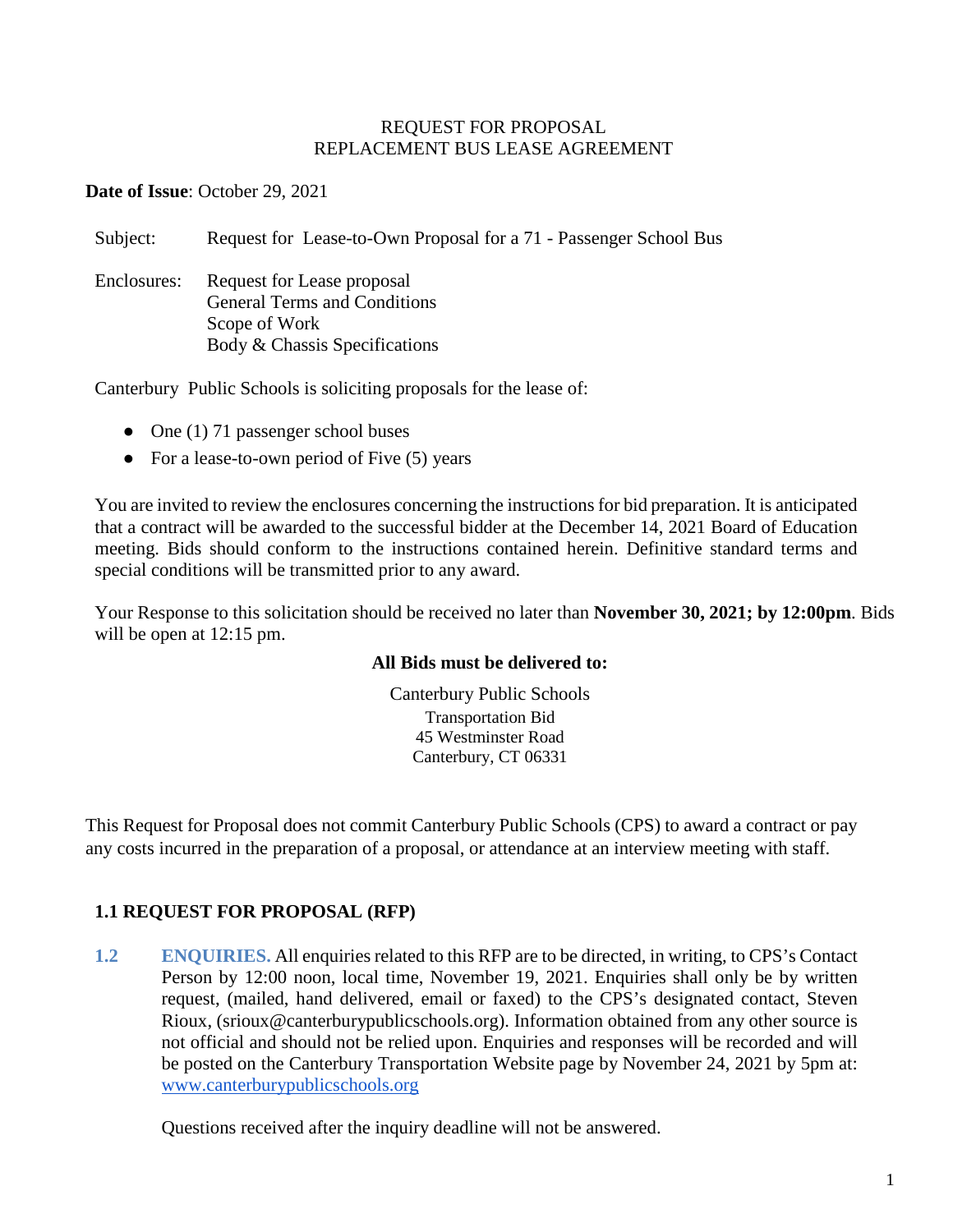- **1.3 CLOSING DATE - FINAL DATE AND TIME FOR RECEIPT OF SUBMISSIONS.** Sealed submissions, clearly marked on the outside of the envelope with the words "SCHOOL BUS LEASE", must be received by 12:00 PM, local time on or before **November 30, 2021**. Submissions will be opened publicly at 12:15 on **November 30, 2021**. Submissions must not be submitted electronically by facsimile or email. Submissions and their envelopes should be clearly marked with the name and address of the Bidder and the program title.
- **1.4 CONTACTS DURING THE RFP PROCESS.** The Designated Contact Person for Canterbury Public Schools (CPS) is the only representative authorized to communicate and otherwise deal with Bidders and all Bidders must communicate and otherwise deal with that person only. Contact with any other representative, including officers or employees of the Town / School regarding this RFP or a Bidder's submission may result in that proposal being removed from consideration for this and any future competitions.

In the case of a Bidder having a dispute with their submission being removed under this clause, a formal appeal letter must be presented to the Designated Contact Person within five working days of notice of removal, stating clearly the reason(s) that they feel that their submission should be reinstated. Under this process the Chief Administrative Officer, at his/her sole discretion, will make the final decision.

- **1.5 LATE SUBMISSIONS.** Late submissions will not be accepted and will be returned, unopened, to the Bidder. In this case, CPS has no obligation to proceed.
- **1.6 NO OBLIGATION TO PROCEED.** Although CPS fully intends at this time to proceed through the RFP process, CPS is under no obligation to complete the RFP process. The receipt by CPS of any information (including any submissions, ideas, plans, drawings, models or other materials communicated or exhibited by any intended Bidder, or on its behalf) shall not impose any obligations on CPS.
- **1.7 SUBSEQUENT INFORMATION.** Bidders are advised that all subsequent information regarding this RFP including any addendum will be posted on the district's website by November 24, 2021 at 5pm at: www.canterburypublicschools.org

Notification will not automatically be sent to Bidders. It is the Bidder's sole responsibility to ensure all notifications, addenda and additional information is obtained. All addenda must be acknowledged in your submission on the Certification Document.

- **1.8 EXAMINATION AND INTERPRETATION OF DOCUMENTS.** Each Bidder shall review all RFP documents and shall promptly report and request clarification of any discrepancies, deficiencies, or errors. Any such request must be submitted by 12 pm on **November 12, 2021**. Where such requests result in a change in the RFP, CPS will prepare and issue an addendum to the RFP. Request for clarification shall only be by written request, either mailed, hand delivered, email or faxed to CPS's designated contact. All requests must be submitted in accordance with clause 1.2 herein.
- **1.9 EVALUATION COMMITTEE.** Evaluation of proposals will be by a committee formed by CPS.
- **1.10 EVALUATION AND SELECTION.** The evaluation committee will check Proposals against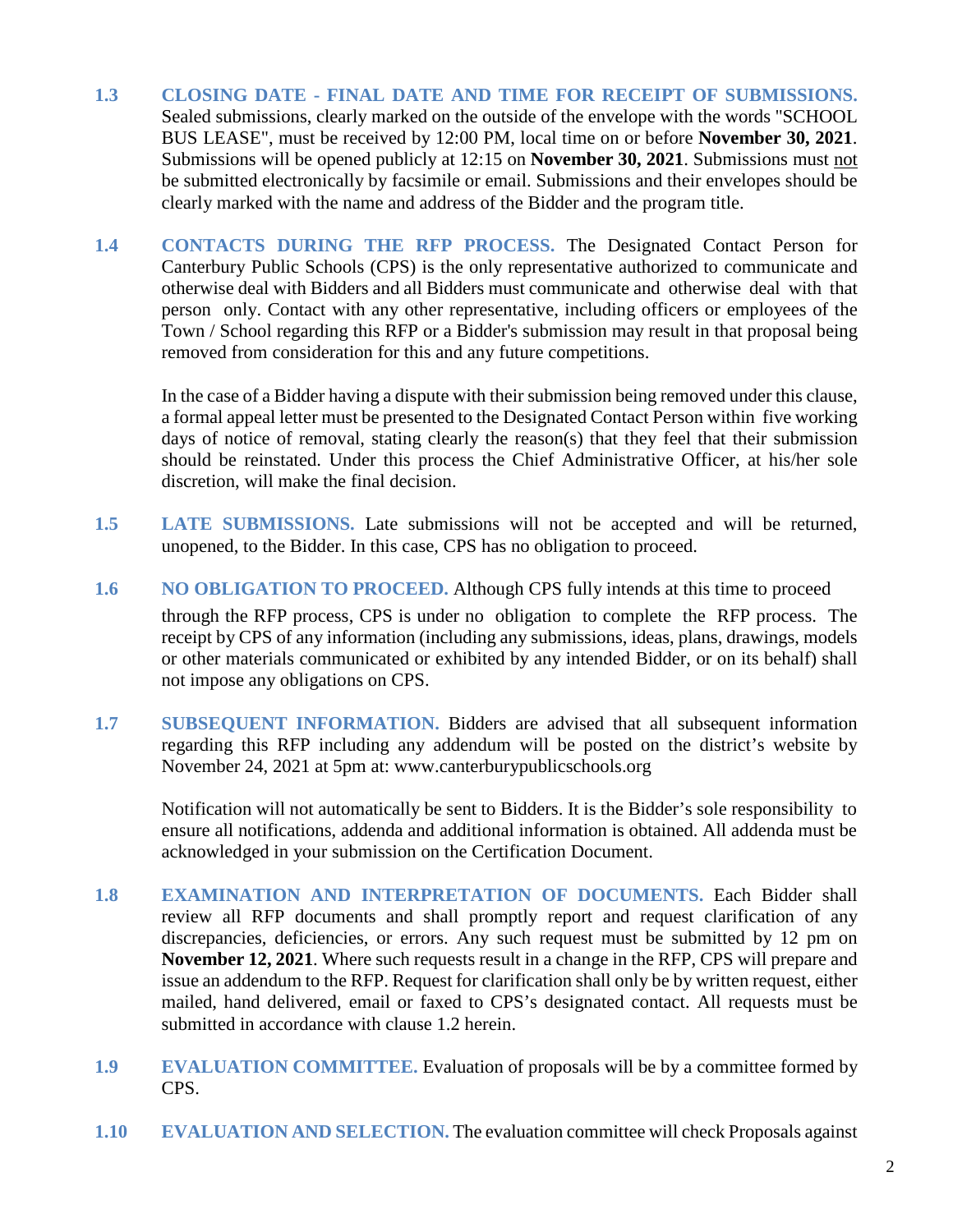the mandatory criteria. Proposals not meeting all mandatory criteria will be rejected without further consideration. Proposals that meet all the mandatory criteria will then be evaluated and scored against the desirable criteria. By responding to this RFP, Bidders will be deemed to have agreed that the decision of the evaluation team will be final and binding.

- **1.11 DOCUMENTS.** All attachments must be included with the proposal (Certification Document).
- **1.12 AUTHORIZED SIGNATOR.** The proposal must be signed by the person(s) authorized to a) sign on behalf of the Bidder and b) bind the Bidder to statements made in the RFP.
- **1.13 CHANGES TO PROPOSAL WORDING.** The Bidder shall not change the wording of its proposal after closing and no words or comments will be added to the Proposal unless requested by CPS for purposes of clarification.
- **1.14 BIDDER EXPENSES.** Bidders are solely responsible for their own expenses in preparing a proposal and for any subsequent negotiations with CPS. CPS will not be liable to any Bidder for any claims, whether for costs or damages incurred by the Bidder in preparing the proposal, loss of anticipated profit in connection with any final Contract or any other matter whatsoever.
- **1.15 ACCEPTANCE OF PROPOSALS.** This RFP is not an agreement to purchase goods or services. CPS is not bound to enter into a Contract with any Bidder. Proposals will be evaluated using the mandatory and desirable criteria provided herein. CPS will be under no obligation to receive further information, whether written or oral, from any Bidder.
- **1.16 DEFINITION OF CONTRACT.** Notice in writing to a Bidder that it has been identified as a successful Bidder will not constitute a Contract. Only if a Bidder and CPS enter into a subsequent full written Contract will a Bidder acquire any legal or equitable rights or privileges relative to the goods or services.
- **1.17 MODIFICATION OF TERMS. CPS** reserves the right to modify the terms of this RFP at any time in its sole discretion. This includes the right to cancel this RFP at any time without entering into a Contract.
- **1.18 OWNERSHIP OF PROPOSALS.** All documents, including Proposals, submitted to CPS become the property of CPS. They will be received and held in confidence by CPS, subject to the provisions of the Connecticut Freedom of Information Act.
- **1.19 INTERVIEWS WITH BIDDERS.** CPS reserves the right to interview any or all Bidders, subsequent to submission of all proposals.

### **2.1 SERVICES**

**2.2 LEASING OF BUSSES.** CPS is seeking lease proposals for the following types of bus: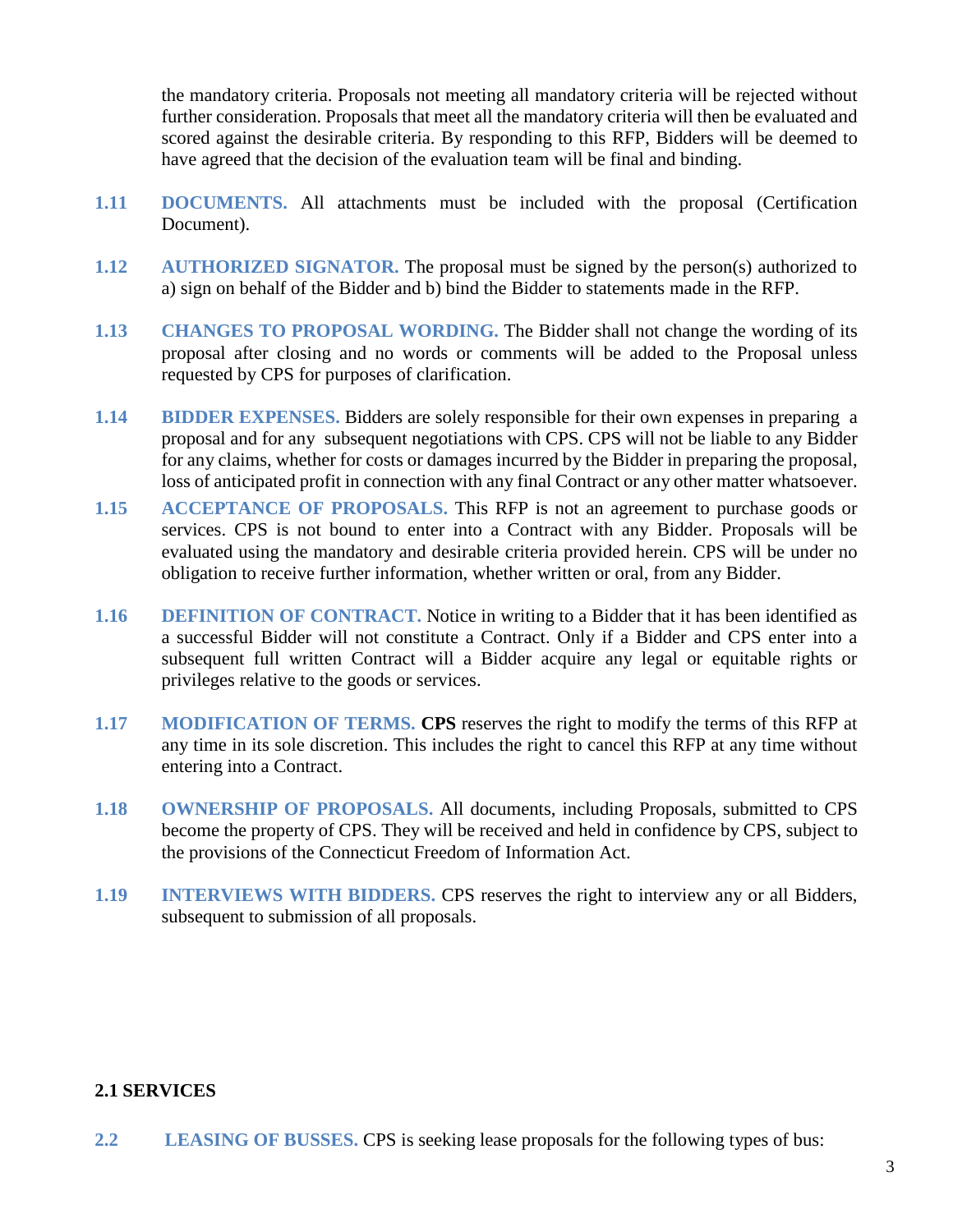• 71 passenger school buses

In Attachment B are the current specifications for our bus. Bidders shall make every attempt to meet these specifications in their proposed bids, in addition to any state and federal motor vehicle requirements.

**2.3 PROPOSED SCHEDULE.** The following activities and dates are proposed by CPS and shall be considered by the Bidders in the preparation of their Proposal.

| <b>Activity</b>                                     | <b>Proposed Date</b> |
|-----------------------------------------------------|----------------------|
| <b>Issue RFP</b>                                    | October 29, 2021     |
| Questions on RFP due on or before November 19, 2021 |                      |
| Close RFP / Open bids                               | November 30, 2021    |
| Selection of preferred Bidder                       | By December 17, 2021 |
| Delivery of Busses                                  | TBD by Contract      |

# **3.1 EVALUATION CRITERIA**

- **3.2 EVALUATION PROCESS.** Proposals will be checked against the mandatory criteria. Submissions not meeting all mandatory criteria will be rejected without further consideration. Submissions that do meet all the mandatory criteria will then be assessed and scored against the desirable criteria.
- **3.3 MANDATORY CRITERIA.** The following are mandatory criteria. Proposals not clearly demonstrating that they meet all the mandatory criteria will receive no further consideration during the evaluation process.

|              | <b>Item</b> Mandatory Criteria                                             |  |
|--------------|----------------------------------------------------------------------------|--|
| a)           | Complete Proposal (with cost estimate and appendices—see Section 4.2)      |  |
|              | must be received at the closing location by the specified closing date and |  |
|              | time.                                                                      |  |
| $\mathbf{b}$ | Certification Document and Questionnaire completed.                        |  |
| $\mathbf{c}$ | The correct number of copies of the proposal must be submitted.            |  |

**3.4 DESIRABLE CRITERIA.** Proposals meeting the mandatory requirements will be further assessed against the criteria outlined in the SCORECARD, a copy of which is contained in Attachment C.

By responding to this RFP, Bidders will be deemed to have agreed that the decision of the Evaluation Team will be final and binding. It is the Bidder's responsibility to ensure that their submitted proposal addresses all evaluation criteria to receive full consideration.

# **4.1 PROPOSAL FORMAT**

**4.2 NUMBER OF COPIES.** Three (3) copies of the Proposal must be submitted.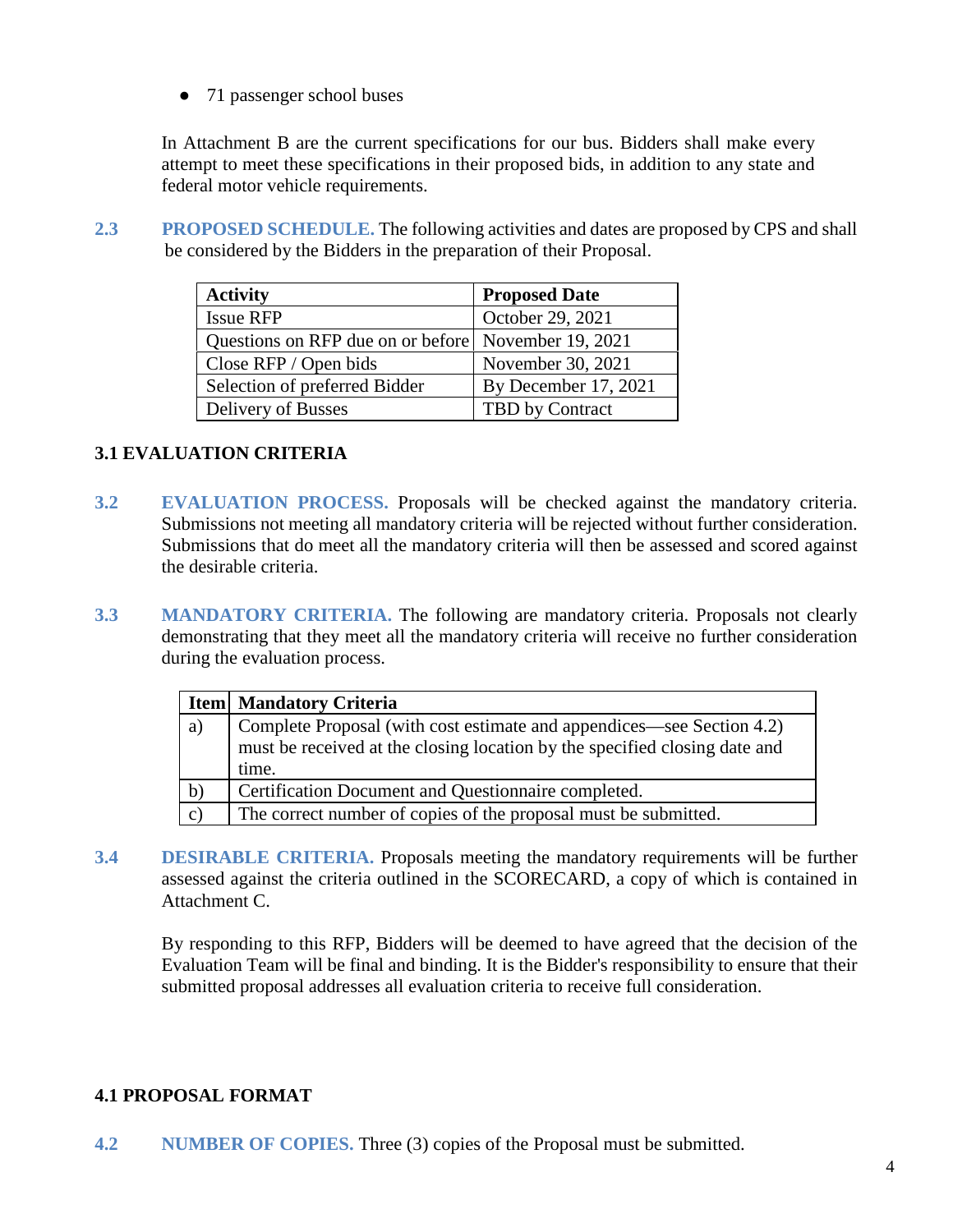- **4.3 FORMAT AND SEQUENCE.** The following format and sequence must be followed in order to provide consistency in Bidder proposals and ensure each Proposal receives full consideration.
	- Minimum font size of 12
	- All pages are to be consecutively numbered
	- Transmittal/Cover Letter
	- Proposal
	- Cost Estimate Summary
	- Proposal Appendices
	- Bidder's Certification and Questionnaire Documents (signed by authorized company representative where applicable)
	- Copy of insurance coverage

The main body of the proposal must address and be organized under the following headings:

- 1. Understanding of the objectives and Bidder's approach to meeting those objectives:
	- The Proposal should demonstrate a clear and coherent understanding of CPS's requirements and needs and the opportunities and challenges that may surface during the period of the Contract.
	- Indicate why you are interested in CPS as a client.
- 2. Bidder Experience:
	- Provide details of consultant's experience that is relevant to CPS's needs and objectives.
	- Demonstrate quality control and management techniques used by the firm to complete projects within budget and on time.
	- Provide examples of successful project delivery by key staff members.
	- Indicate local knowledge and experience.
	- Examples of innovative or non-traditional approaches to solving problems.
	- Identify number of years Bidder has been in business.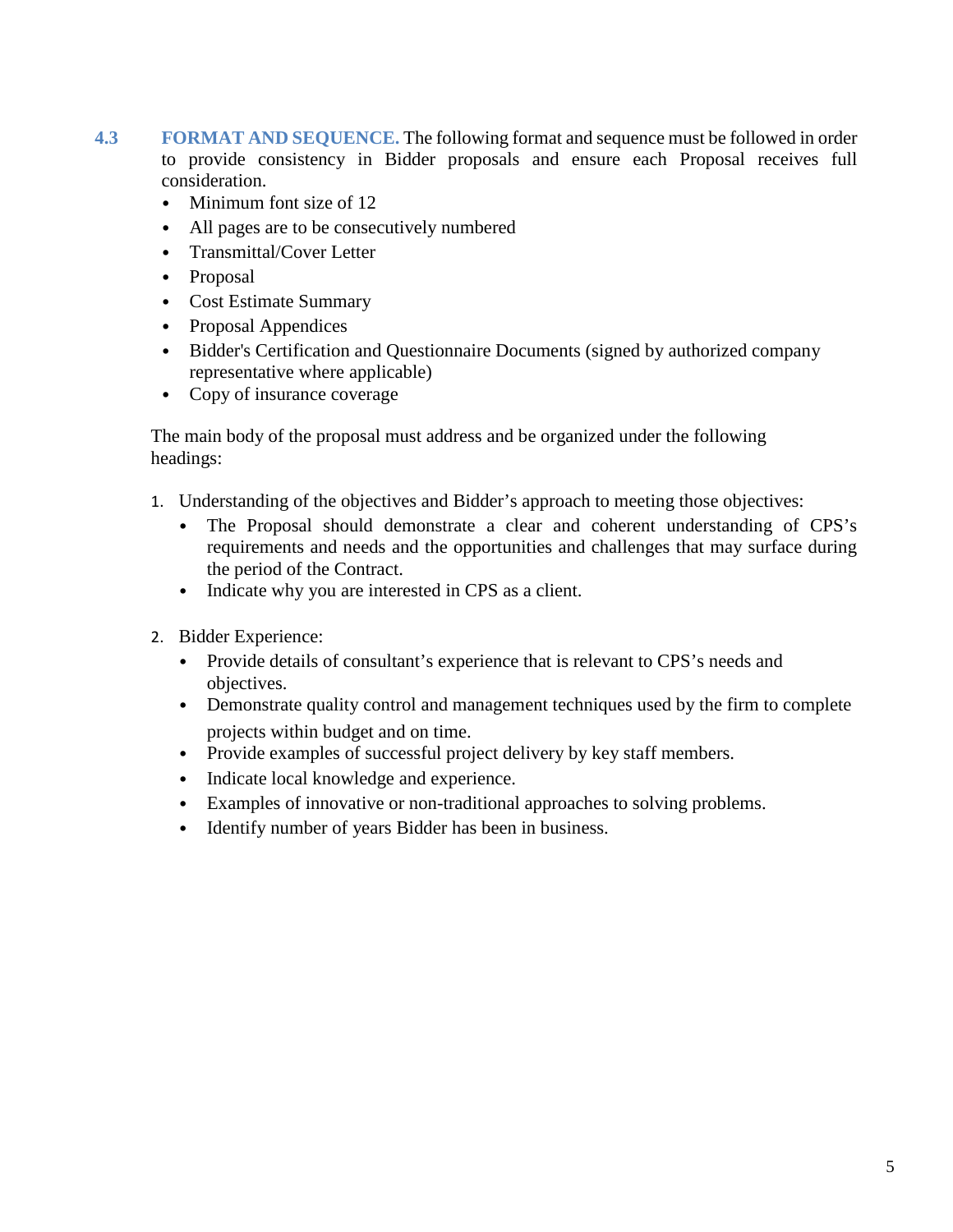# **ATTACHMENT A - CERTIFICATION DOCUMENT**

### **Certification**

We have carefully read and examined the RFP document and have conducted such other investigations as prudent and reasonable in preparing this Proposal.

We certify that the statements made in this proposal are true and complete. These statements represent our proposal to the \_\_\_\_\_\_\_\_\_\_\_\_\_\_\_\_\_\_\_\_\_\_\_\_\_\_\_. We agree to be bound by statements and representations made in this proposal.

| Print Company Name: 1988 and 1988 and 1988 and 1988 and 1988 and 1988 and 1988 and 1988 and 1988 and 1988 and 1988 and 1988 and 1988 and 1988 and 1988 and 1988 and 1988 and 1988 and 1988 and 1988 and 1988 and 1988 and 1988 |             |
|--------------------------------------------------------------------------------------------------------------------------------------------------------------------------------------------------------------------------------|-------------|
| Company Address: 1988 and 2008 and 2008 and 2008 and 2008 and 2008 and 2008 and 2008 and 2008 and 2008 and 200                                                                                                                 |             |
|                                                                                                                                                                                                                                |             |
|                                                                                                                                                                                                                                |             |
| Telephone Number: 1997                                                                                                                                                                                                         | Fax Number: |
| E-mail address: No. 2016. The mail address: No. 2016. The mail and the set of the mail and the set of the set of the set of the set of the set of the set of the set of the set of the set of the set of the set of the set of |             |
| Signed this day of 3019.                                                                                                                                                                                                       |             |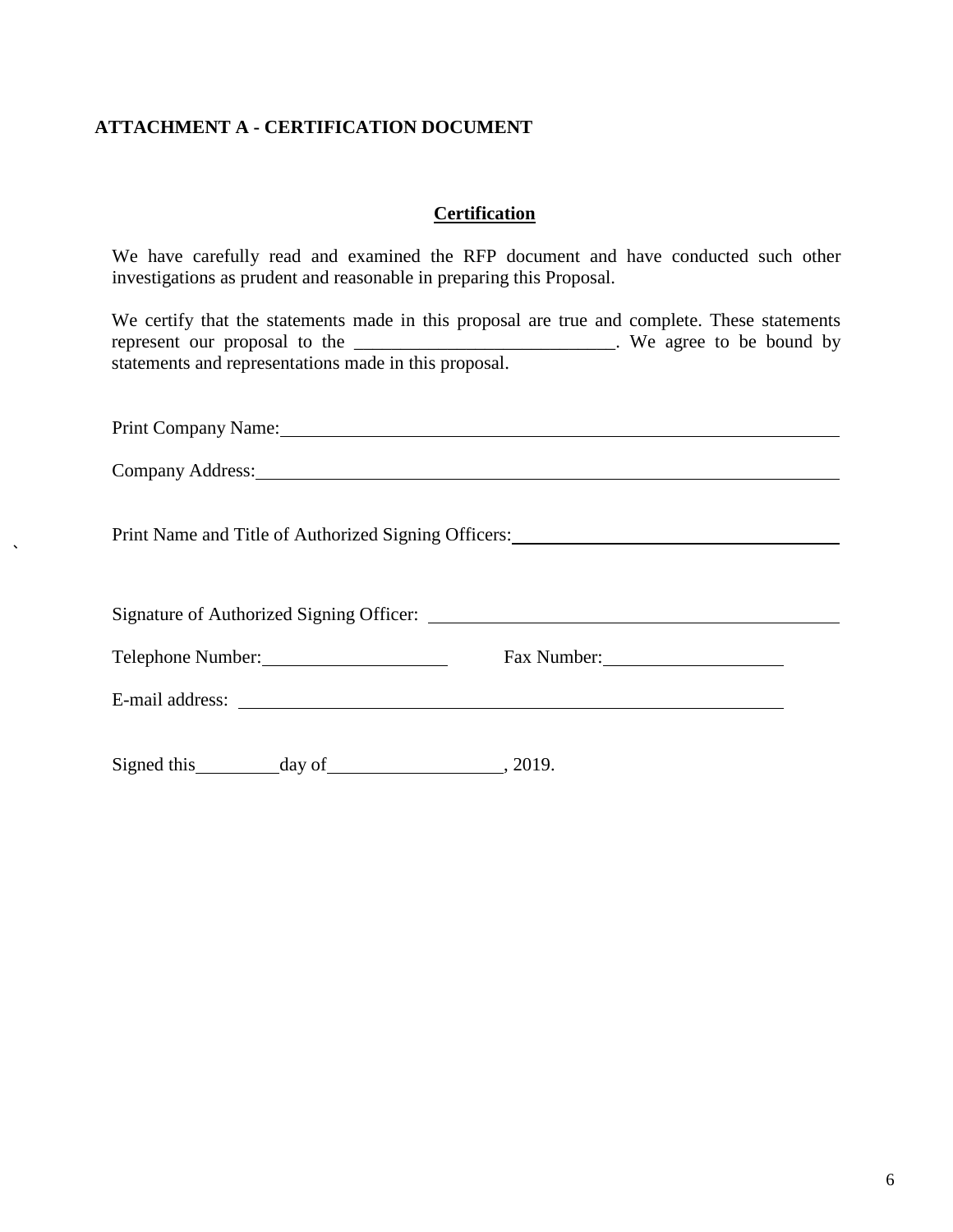### **ATTACHMENT B – 71 PASSENGER BUS CHASSIS SPECIFICATIONS**

### ● **GENERAL DESCRIPTION**

- o 2021 or 2022 Model Year Conventional School Bus Chassis
- o 71 Passenger Seating Capacity
- o Body Length To Be 33'5" or comparable

#### ● ENGINE AND RELATED EQUIPMENT

- o Engine Must Be a Gasoline 8-cylinder engine
- o Engine Must Produce A Minimum Of 250 hp
- o Engine Must Produce A Minimum Of 660 Ft/Lb Of Torque
- o Dash Mounted Switches To Activate the "Regeneration" of the DPF
- o Single Stainless Steel Horizontal Exhaust System, Tail Pipe To Exit Left Side Of Emergency Door Through Rear Bumper
- o Electronic Cruise Control
- o Electric Fan
- o -40 Degree Antifreeze
- o Dry Element Air Filter With Restriction Gauge Located On The Air Cleaner

### ● TRANSMISSION

- o Allison Electronic Automatic Transmission With Overdrive
- o Transmission To Be Filled With Synthetic Transmission Fluid
- o 7 Year Transmission Warranty

#### ● AXLES AND SUSPENSION

- o 29,800 Lb GVWR Minimum
- o Minimum 10,000 Lb Front Axle
- o 10,000 Lb Front Parabolic Leaf Springs
- o Grease Lubricated Front Wheel Bearings
- o Minimum 19,800 Lb Rear Axle
- o 21,000 Lb Vari Rate Rear Leaf Style Springs
- o Rear Axle Ratio To Be 4.88 To 1 To Maximize Fuel Economy
- o Front And Rear Dual Action Shock Absorbers
- TIRES
	- o Front- 10R22.5 Hwy Type
	- o Rear- 10R22.5 Mud And Snow
- WHEELS
	- o Steel Hub Piloted Disc 8.25 X 22.5
	- o Wheels And Tires To Be Balanced Before Installation
- BRAKES
	- o Four Wheel Disc Brake System With Four Channel Anti Lock System
	- o Brakes To Have (4) Four 70mm Pistons Per Caliper
	- o Dust Shields
	- o Rotors Removal Can Be Performed Without Removing Toner Ring.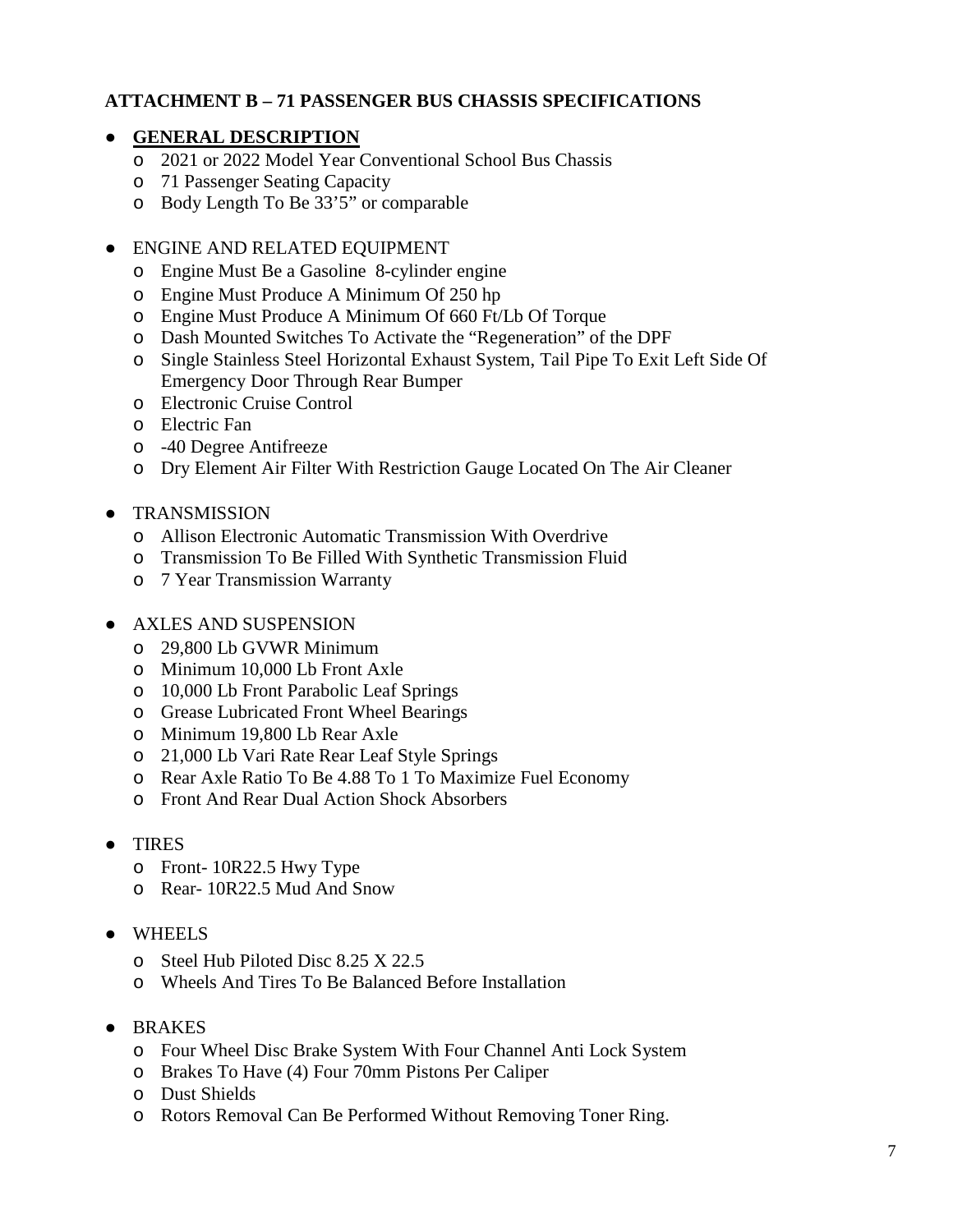- o Bus To Be Equipped With A Traction Control System To Improve Traction And Prevent Rear Wheel Spin.
- o Parking Brake Mounted On Front Of Rear Differential Transmission Parking Brake Not Acceptable Do To Possible Damage To Transmission During An Emergency Stop
- STEERING
	- o Power Steering System
	- o Tilt Steering Wheel
- **INSTRUMENTATION** 
	- o Complete Instrumentation Including Engine Hour Meter, Oil Pressure Gauge, Temperature Gauge, Speedometer, Tachometer, Amp Meter, Voltage Meter, And Brake Warning Light And Alarm
- REAR BUMPER
	- o 2 inch rear bumper extension
- FRONT BUMPER
	- o Front Bumper Must Be Full Width And Must Extend To Outer Edge Of Fenders
	- o Front Bumper Must Be Of Sufficient Strength To Permit Pushing Of A Vehicle Of Equal Gross Weight Without Permanent Distortion To Bumper, Chassis, Or Body
	- o Electric Crossing Arm. Control Box To Be Sealed And Integrated Into The Rear Of The Front Bumper.
	- o Crossing Gate To Have 72" Yellow Poly Type Arm Contoured To The Bumper For Protection And Lower Air Disturbance
	- o Crossing Arm To Be Held To Front Bumper By An Electronic Magnet When Not In Use
- HOOD
	- o Hood Fiberglass Requires Less Than 5 Lbs Of Effort To Open
	- o Hood To Have Built In Open And Close Assist That Does NOT Require Driver To Lift A Hold Open Devise In Order To Close Hood
	- o Splash Guards To Limit Splash and Road Dirt For entering The Engine Compartment, To Be Integrated And Raise With Hood For Easy Engine Access

# ● MISCELLANEOUS CHASSIS EQUIPMENT

- o Frame Mounted Front Tow Hooks
- o Frame Mounted Rear Tow Hooks
- BODY CONSTRUCTION
	- o Body Construction Will Conform To FMVSS220 And FMVSS221 For Joint Strength And Roll Over Protection, Including Floor Joints
	- o Body To Be Attached To Chassis With GRADE 8 Bolts, Each Body Section Equipped With An Anti Spin Off Devise
	- o The Side Panels On Outside Of Bus Are To Be A Minimum Of 16 Gauge Smooth Steel
	- o Four (4) Full Length Exterior Rub Rails, Painted Black Flange To Flange
	- o Top Of Rub Rails To Be Sealed With Caulk And Bottom To Have Drain Holes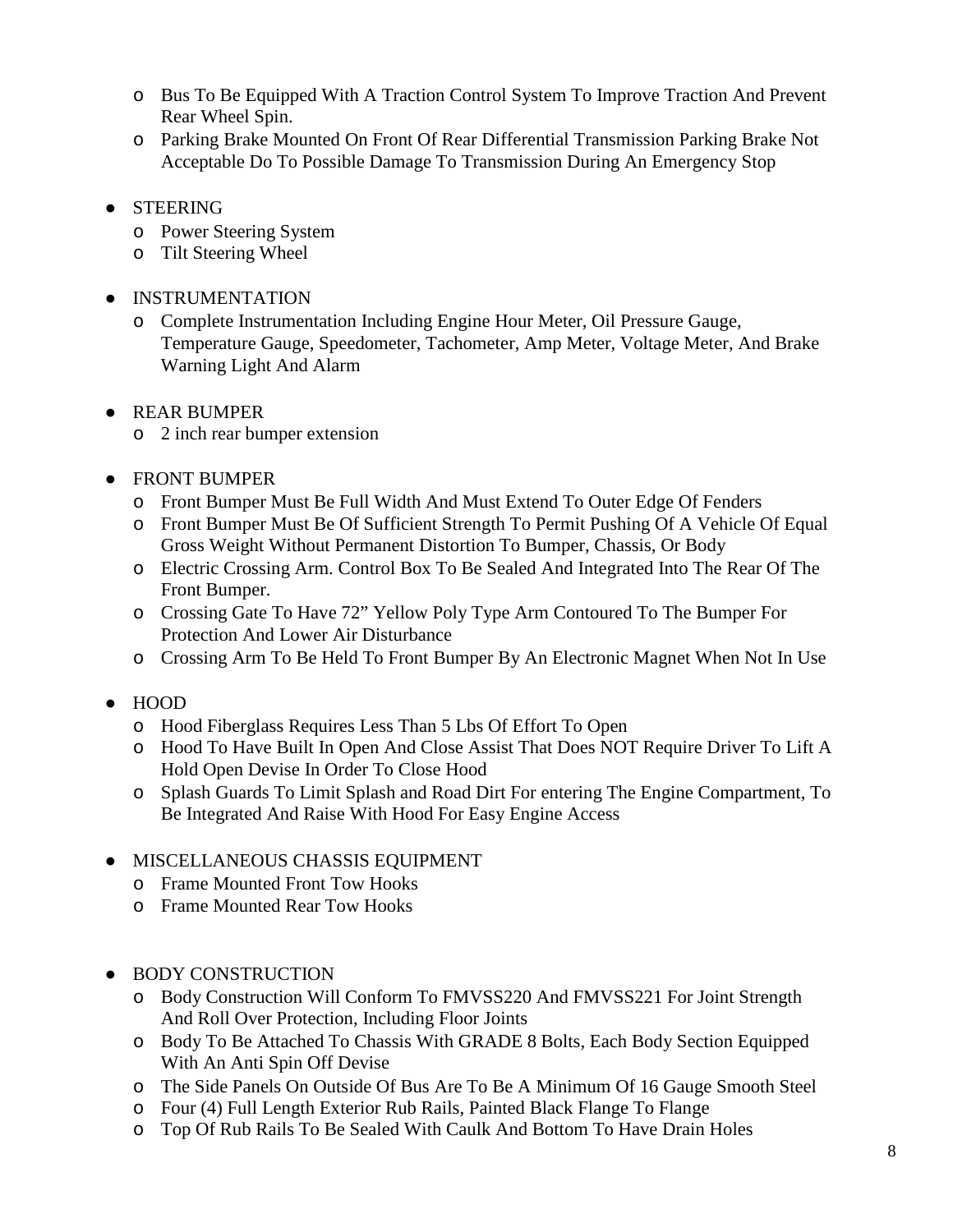- o Body Bows Are To Be a Minimum Of 14 Gauge Steel And Of One Piece Design, Extending From Floor Line To Floor Line To Eliminated Damage To Bows If Lower Skirt Is Damaged
- o 20" Exterior Lower Skirt Panels To Be 16 Gauge Steel And Extend From Floor Line To Bottom Rub Rail For Ease Of Replacement If Damaged
- o Roof Bows To Be Threaded Through Roof Strainers And Drip Rails For Strong Body Integrity
- o One Piece Roof Panels From Window To Window
- o Aluminized Steel Inner Side Walls
- o Interior Header Panels, Front And Rear, To Be Removable To Allow Access To The Roof Cap Area
- o Full Length Rain Gutter
- o All Ceiling Panels To Be Perforated Type With Acoustic Lining In All Sections
- o Ceiling Panels To Be Installed With Screws
- o Complete Insulation, Including Corners, Headers, Ceiling And Roof Bows, Minimum 1 ½ " Thickness, Fiberglass Type
- REAR BUMPER
	- o 3/16" Steel, Minimum 12" Face With 12" Wrap Around
	- o 12" Rear Bumper To Have 6" Exhaust Pipe Exit Access Hole
- DOORS
	- o Entrance Door Must Be Outward Opening, And Electronically Operated
	- o Entrance Door To Have An Aluminum Frame With Pin Style Hinges
	- o Entrance Door To Have Exterior Non-Corrosive Handle Mounted To Front Door Panel To Open And Close Entrance Door
	- o A Entrance Door Open/Close Switch To Be Located In Drivers Switch Panel
	- o Entrance Door Will Not Open Until Bus Has Come To A Complete Stop
	- o Exterior Key To Open and Close Entrance Door
	- o 3 Step Stepwell With A Minimum 32" Clear Opening For All Steps
	- o Entrance Step Risers To Be 9" and Equal In Height
	- o Stepwell To Be Stainless Steel
	- o Stepwell To Be Undercoated
	- o Stepwell To Be Insulated
	- o Rear Center Emergency Door Must Conform To FMVSS217 For Emergency Exits
	- o Stainless Steel Grab Rail Aft Of Entrance Door
	- o Rear Emergency Door To Have Lower Glass
	- o Rear Emergency Door To Have Internal Hinges
	- o Piano Style Hinges Will Not Be Accepted
	- o Vandal Locks On Front And Rear Doors
	- o Locking Exterior Electrical Panel
	- o Door control is to be mounted on the left side of driver, not in the steering wheel
- WINDOWS AND WINDSHIELD
	- o Flat Glass Windshield With No Center Post To Obstruct Driver's View.
	- o Windshield To Have Heavy Tint Border At Top Of Glass
	- o Windshield To Be Roped In seal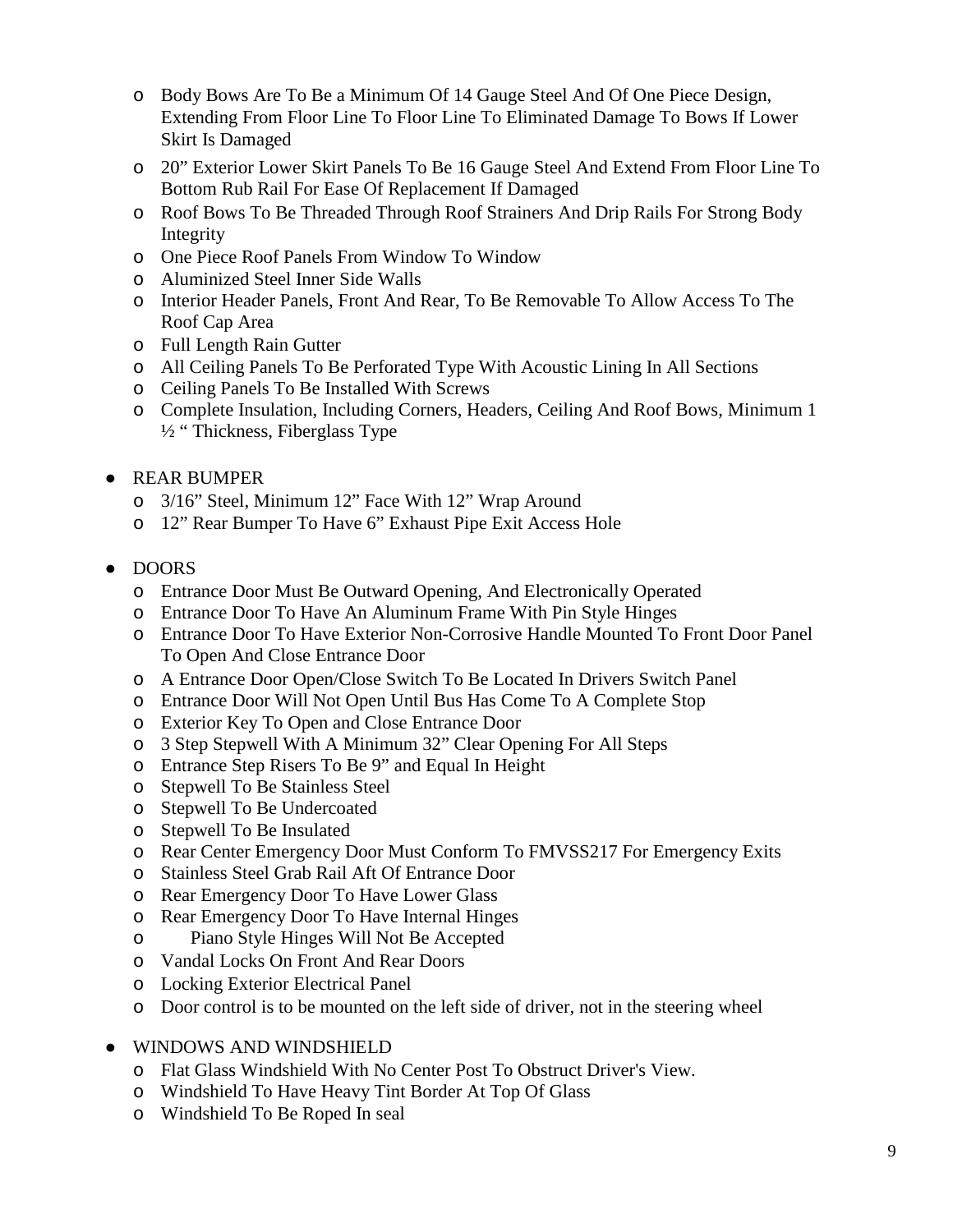- o Windshield Wipers To Be Heavy Duty With Bottom Mounted Control Arms
- o Wipers To Have Overlapping Wet Arm Design And 22" Blades
- o Wipers To Have 5 Intermittent Speeds
- o Wiper Control To Be Located On Turn Signal Stalk
- o Wiper Controls To Be Located On The Turn Signal Stalk
- o Headlamps and Taillights To Operate Automatically When Wipers Are Engaged
- o 12" Laminated Aluminum Sash Windows
- o Laminated Glass In Rear Emergency Door and Rear Windows
- o Window Latch To Be Replaceable Without Removing Window
- **EMERGENCY EXITS** 
	- o Four (4) Push Out Emergency Exit Windows
	- o Two (2) Emergency Hatches With Alarm Mounted In The Roof Of Bus
- SAFETY EQUIPMENT
	- o 5 Lb Fire Extinguisher Mounted On The Floor In The Drivers Area
	- o Triangle Reflector Kit To Be Secured Off The Floor Behind Driver Seat To Prevent Damage
	- o 10 Unit First Aid Kit Mounted To The Front Header
	- o 112db Back Up Alarm Activated By Reverse Gear
	- o Post Trip Monitor-"No Student Left Behind" System Accessory Controlled, With Alarm Disable At Rear Of The Bus By Lifting The Rear Door Handle
	- o Red Colored "Noise Suppression Switch" To Be Dash Mounted. Switch To Be Labeled "Noise" Or "No Noise". Single Switch To Control All Heater Motors ,Defroster Fans, And Radio So That The Driver Can Hear At Intersections And Railroad Crossings
	- o Spill clean-up kit required
	- o SEON Trooper Camera system installed, front and back cameras
- SEATS AND UPHOLSTERY
	- o Driver Seat With Cloth Inserts And Side Arm Rest On Right Side
	- o Shoulder Harness With Adjustable Height Wall Mounted Retractor For Drivers Seat
	- o Driver's Seat Belt To Be Blaze Orange, For Easy Recognition of Driver Usage
	- o Seating Capacity To Be 71 Passengers
	- o 39" Seat Belt Ready High Back Seats
	- o All Seats Upholstered With Heavy Duty 42 Ounce Prevail Vinyl Material, Brown In Color
	- o All Passenger Seats Must Have An Interchangeable Seat Back Module That Allows For Future Upgrades. Upgrades Include 3 Point Lap/Shoulder Belt For Up To 3 Passengers Per Seat; Integrated Child Seat (ICS) With A 5 Point Harness And Sliding Shoulder Height Adjusters To Accommodate Significantly Taller Children. All Upgrades To Be Accomplished Without Replacing Or Removing The Seat Base Frame From The Floor. Example Would Be IMMI Safeguard Exchange Seats
	- o 2 Year Warranty on Seat Vinyl
	- o 4 Year Warranty On Seat Foam
	- o Child Restraint System in first 2 rows of seats, two restraints per seat, on both sides of bus, 39", 2 LEG (BTI Seating System) High back, with Child restraint System and Non Retractable Maroon/ Blue/Brown lap belts 7.5" on the buckle side; these seats will also have seatbelts.
	- o 5" Fire Block Upholstered Header Pad Above Emergency Door and Entrance Door in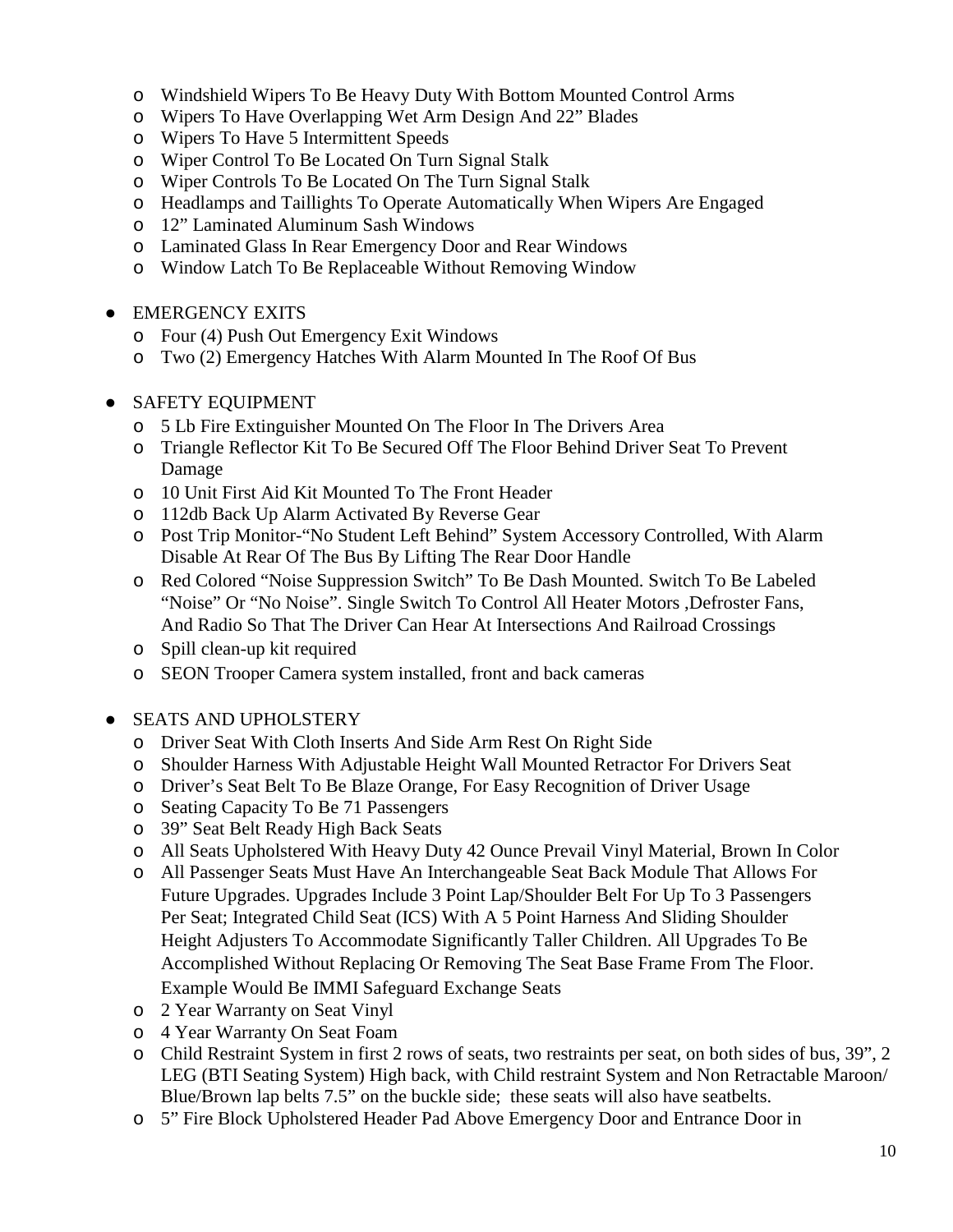Gray

- o Padded 39" Wide, Right And Left Barriers At Entrance
- o Modesty Panel Between Floor And Bottom Of Barrier On Right Side
- o Modesty Panel Between Floor And Bottom Of Barrier On Left Side With Ventilation **Holes**
- o Driver Storage Compartment To Be Located Left Of Driver, Behind Switch Panel, Lid To Have Built In Cup Holder
- FLOOR AND COVERING
	- o Dark Brown Smooth Water Resistant Covering In Driver's Area And Under Seats
	- o Wheel Housings Shall Be Covered With Abs Molded WheelHouse Covers
	- o Heavy Duty Brown Ribbed Rubber Or Comparable Covering In Aisle
	- o Dark Brown Pebble Tread With Non-Metallic Backing On Entrance Steps
	- o White Safety Edge For All Entrance Steps
	- o 5/8" Exterior Grade Plywood Subfloor, Screwed Down
	- o Aluminum Aisle Trim
	- o Fuel Gauge Sender Access Plate
- HEATERS AND DEFROSTERS
	- o Two Defroster Fans One Right One Left
	- o 90,000 BTU Drivers Heater
	- o Washable Air Filter To Be Furnished For The Driver's Heater
	- o 50,000 BTU Right Front Heater
	- o Washable Air Filter To Be Furnished For Stepwell Heater
	- o 80,000-84,500 BTU Rear Under Seat Heater
	- o Washable Air Filter To Be Furnished For Rear Heater
	- o Auxiliary Water Booster Pump Mounted Under The Hood
	- o All Heater Hoses To Have Constant Torque Hose Clamps
	- o Two (2) Quarter Turn Brass Heater Cut-Off Valves, With Butterfly Type Handle Under The Hood.
	- o One (1) Quarter Turn Brass Heater Cut-Off Valves in Drivers Area For Service
	- o Driver Switch Panel To Have Switches To Control For The Heat Temperature, Air Flow Direction, And Fresh Air And/Or Recirculated Air
	- o Defroster Channel To Be Full Width From Side To Side And Include Outlet Under Driver's Window
	- o Heater Duct From The Drivers Heater To The Rear Wheelhouse On The Driver Side To Distribute The Heat Evenly
- LIGHTS AND ELECTRICAL
	- o Double Row Of Dome Lights Mounted Over Window Sections Located In The Wiring Access Panels Above The Side Windows
	- o Dome Lights To Have Front And Rear Separate Controls
	- o Drivers Dome Light With Separate Control
	- o Stepwell Light Wired For Automatic Operation With Entrance Door Control
	- o Two (2) 7" Combination Brake And Tail Lights
	- o Two (2) 7" Clear Back Up Lights
	- o Two (2) 4" Combination Brake And Tail Lights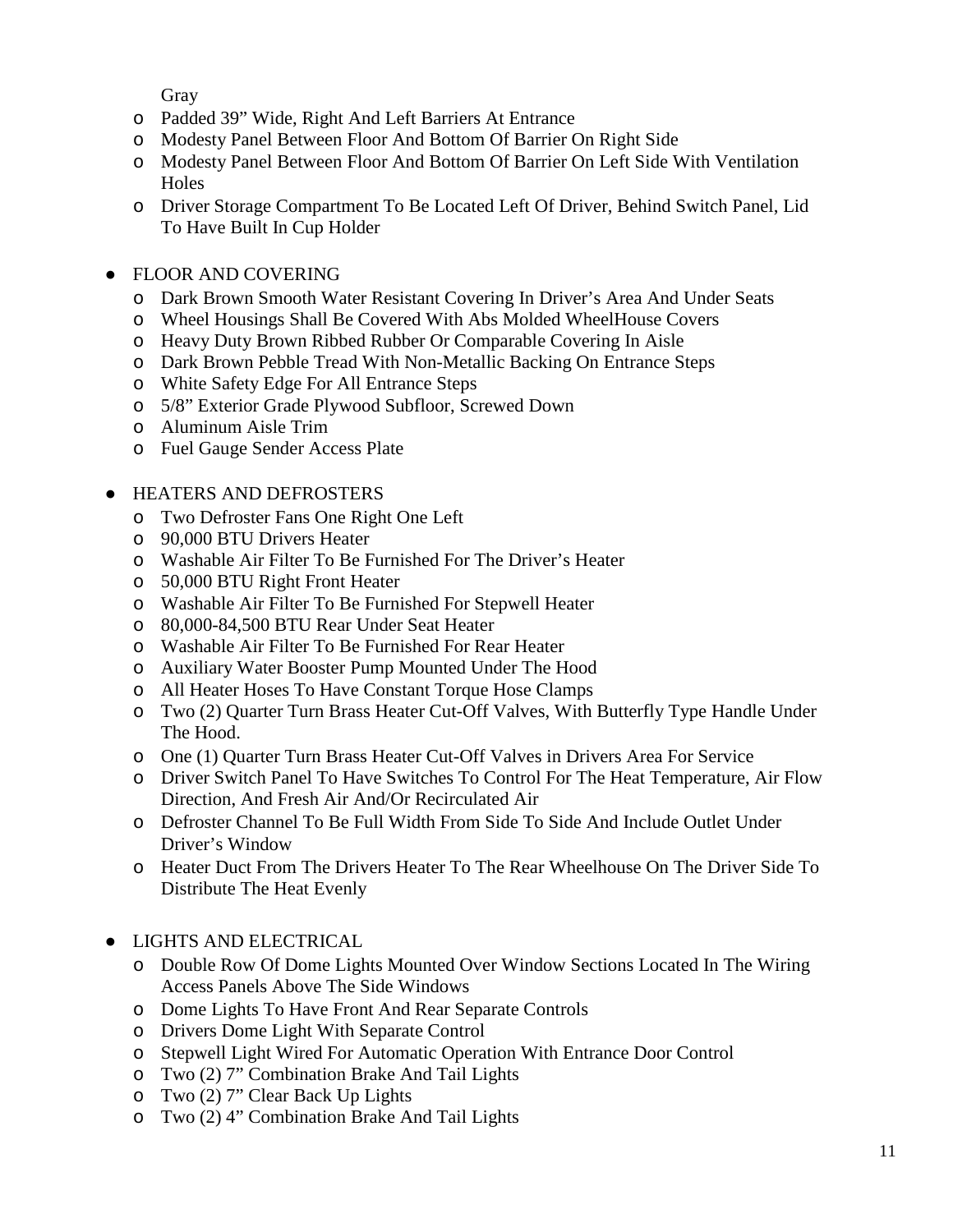- o 7" Amber Turn Signals On Both Front And Rear
- o Recessed Mounted Clearance and Marker Lights In Front And Rear Headers To Be L.E.D.
- o Hooded 8 Way Flasher Light System With Black Back Ground
- o 8 Way Light System To Be Wired Directly To The Chassis Electrical System
- o Pre-Check Switch Enabling One Person To Complete A Check Of All Exterior Lights
- o Protected Turn Indicators Mounted On Each Side Of The Body Light To Be L.E.D.
- o Protected Marker And Cluster Lights As Per Federal And State Requirements Light To Be L.E.D.
- o 12 Volt Outlet In Drivers Area
- o Magnetic Body Solenoid Cut Off
- o Front Specialty Automatic Reflective Stop Arm With Strobing L.E.D. Lights To Operate From Opening Of Entrance Door
- o Crossing Gate Interrupt Switch
- o AM/FM/CD/PA With at least 8 Speakers
- o Bus To Be Pre-Wired For Two Way Radio with fuse block in electrical panel
- o Bus To Be Pre-Wired For Camera System with fuse block in electrical panel
- o Exterior Electrical Access Panel Mounted Below The Drivers Window With Wiring Schematic Attached To Locking Door
- o Electrical Circuits Protected By Manual Re-Set Circuit Breakers For Body And Chassis
- o Headlight Buzzer To Warn Driver If Headlights Are Left On
- o Weather Proof Battery Cut Off Switch Located In The Battery Box

# ● MIRRORS

- o 6 X 30 Interior Mirror With Padded Edges
- o 6 X 30 Left Side Sun Visor, Plastic Type With Two Brackets
- o Heated Open View Exterior Rear View Mirrors
- o Left Side Mirror To Be Suspended Mount Such That It Is Visible Through The Drivers Side Window And Allows Clear Vision Below To Pedestrian Area
- o Heated Mini Hawkeye. Cross View Mirrors
- o All Heating Wiring To Run Through Mirror Frames.
- o Cross View Mirrors-Large 4" X 7"" Metal Backing Plate Installed On The Inside Of The Hood To Help Prevent The Hood From Cracking Where Mounting Hardware Is Attached. Brackets To Be Attached With Lock Nuts.
- PAINT, LETTERING AND REFLECTORS
	- o Exterior Painted National School Bus Yellow, Black Trim, And White Roof
	- o 3M "Fluorescent" Diamond Grade Highly Reflective Tape Around The Perimeter Of All Kick Out Windows And Roof Hatches
	- o 3M "Fluorescent" Diamond Grade Highly Reflective Tape Around The Perimeter Of The Rear Emergency Door
	- o 3M "Fluorescent" Diamond Grade Highly Reflective Tape Around The Perimeter Of The Rear End
	- o 3M "Fluorescent" Diamond Grade Highly Reflective Tape , 2" Stripe Down Each Side
	- o 3M "Fluorescent" Diamond Grade Highly Reflective Tape For The "School Bus" Signs Front And Rear
	- o All Amber And Red Reflectors On The Front, Side And Rear To Be 3M "Florescent"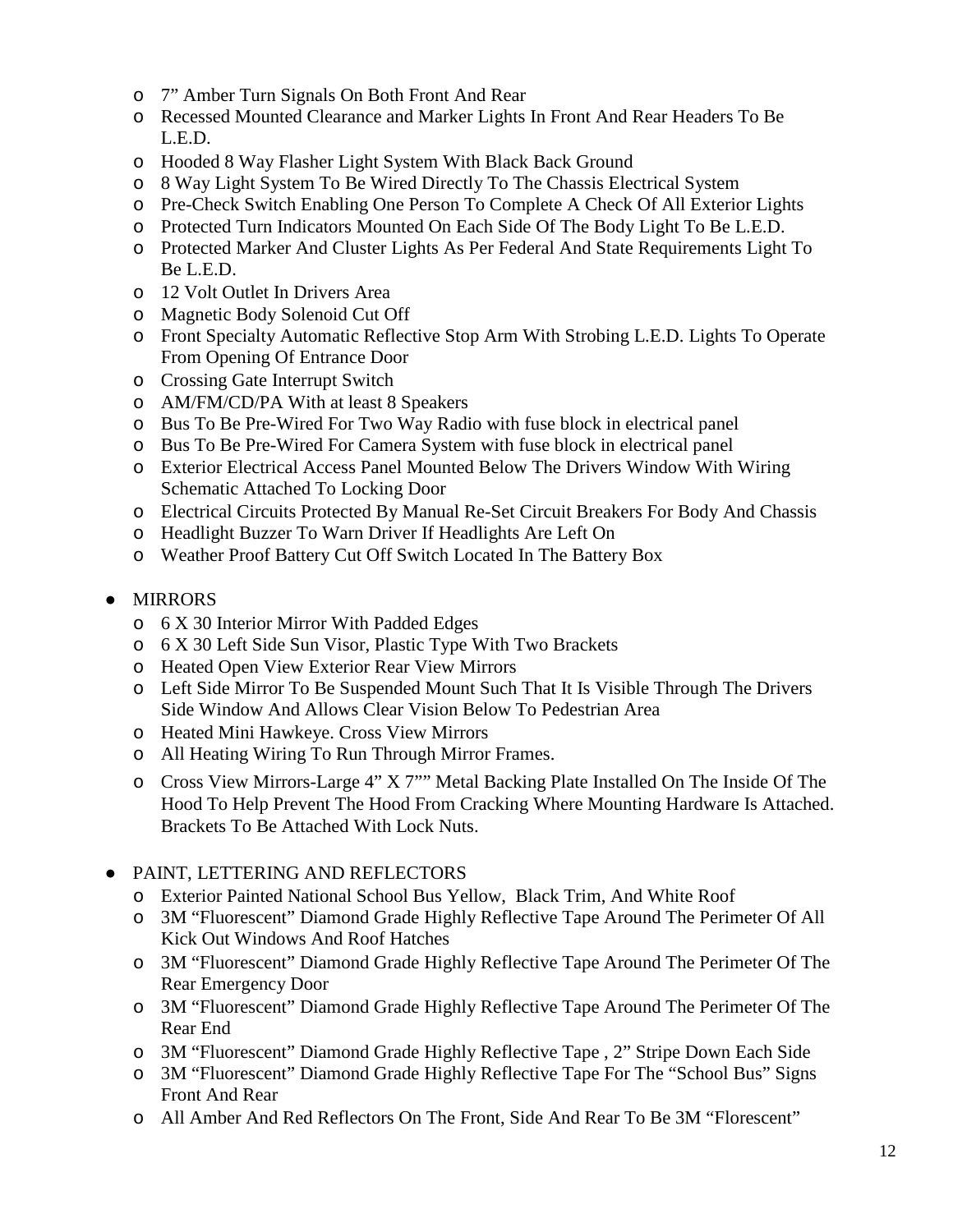Highly Reflective Tape Screw On Reflectors NOT ACCEPTABLE

- o Use Of Lower Grade 3M Tape Products Will Not Be Accepted
- MISCELLANEOUS REQUIREMENTS
	- o Original Connecticut Inspection Sticker On Unit At Time Of Delivery
	- o Front Mud Flaps
	- o Rear Mud Flaps With Anti-Sail/Splash Design
	- o Rubber Rear Fender Extensions
	- o Complete Body Undercoating
	- o 5 Year 100,000 Mile Extended Tow Warranty, Warranty To Cover Body, Chassis, and Engine Failures
	- o 3 Year Full Body Chassis Warranty For Term and Mileage of Lease (excludes regular maintenance items)
	- o All Customer Required Lettering (Example: Bus ID#s, and "Canterbury Public Schools")
	- o Erratic Driving Decal With Phone Number and area code
	- o License And Title To Be Included In Bid Price
	- o Guaranteed delivery date (to be specified on bid). Guaranteed delivery date means the buses will be Delivered To Canterbury Bus Garage On or Before Specified Date (negotiable due to COVID related matters)
	- o Lease to own must be written for a five-year term
- BEFORE and AFTER Installation Onto The Chassis
	- o Certificate Holder
	- o A FACTORY service and parts manual for chassis, body, drivetrain and auxiliary equipment, complete with all supplements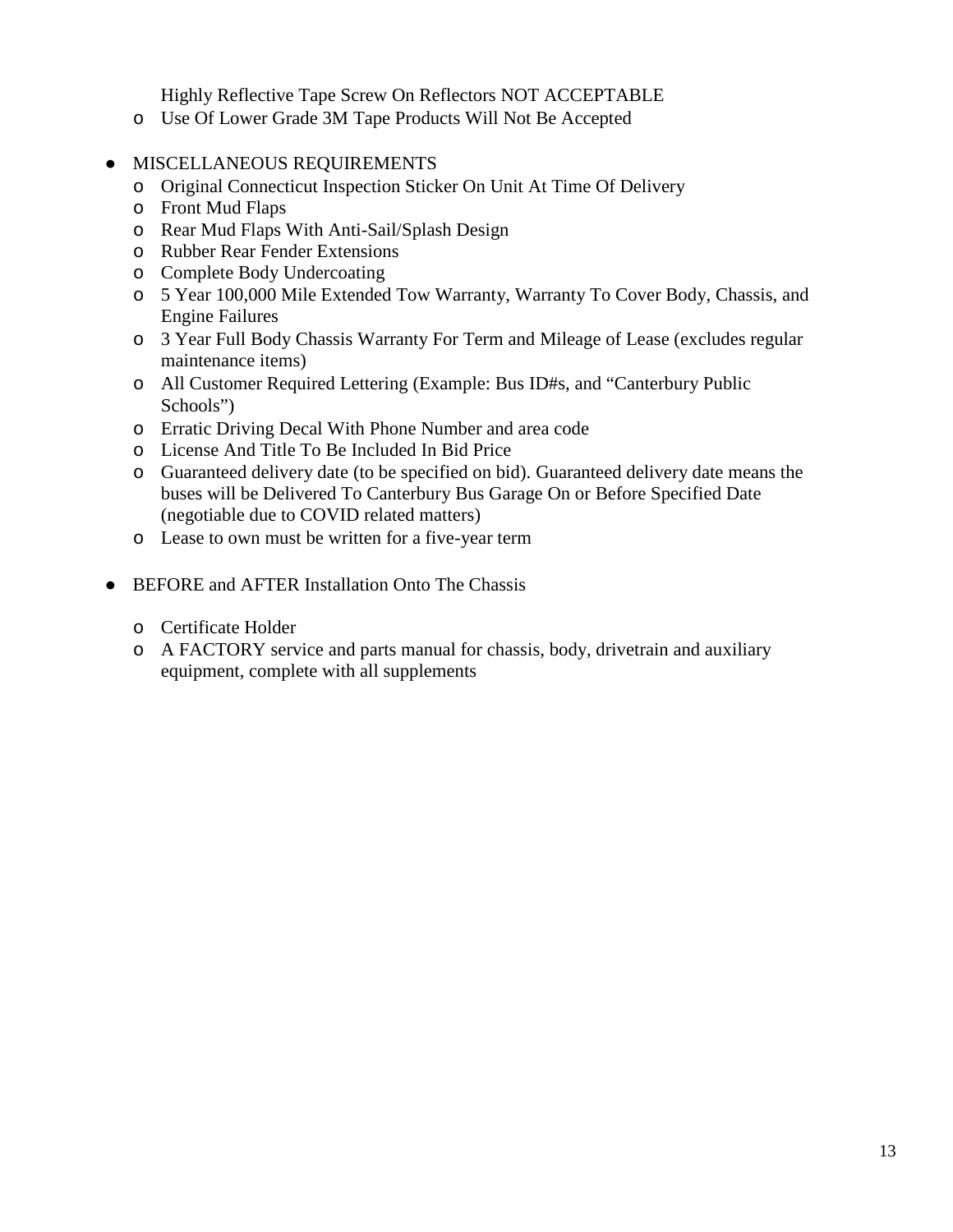# **ATTACHMENT C - Pricing Document**

The undersigned hereby agrees, if awarded a contract by the Board of Education, Canterbury Public Schools to provide School Bus Fleet Leasing Services in accordance with the foregoing specifications for the bid amount(s) specified below:

### BIDS MUST BE ITEMIZED AS FOLLOWS:

#### **1. Interest Rate – 5-year lease term- including all documentation, set-up, origination or other costs in the proposed rate.**

**All-In Interest Rate**: %

Index: Please provide an interest rate index and margin for your rate quote to be used. Please utilize the like-maturity Treasury index and discuss how the spread is calculated. If your organization uses another index please describe the index and source of data that can be accessed from publicly available information.

#### **Publicly published Index:**

 It is the intent of CPS to identify a fixed margin against the above selected index to insure interest rate integrity throughout the term of the contract. Please indicate below the margin above the selected index to be fixed at time of closing.

**Basis points above index:** 

**2. Monthly lease payments per base bus type – 5-year lease term**

| <b>Bus Type</b>               | <b>Base Bus</b><br><b>Delivered</b><br>Cost | <b>Sales Tax</b> | <b>Total</b><br><b>Delivered</b><br>Cost | <b>Monthly</b><br>Lease<br><b>Payment</b> |
|-------------------------------|---------------------------------------------|------------------|------------------------------------------|-------------------------------------------|
| 71<br>passenger<br><b>Bus</b> |                                             |                  |                                          |                                           |
|                               |                                             |                  |                                          |                                           |

(Is there a \$1.00 buyout, at the end of lease, do we own them? or describe the buyout)

**3. Cost for Purchase of One 71 Passenger Buses including all documentation, set-up, origination or other costs.**

**All In Total**: \$